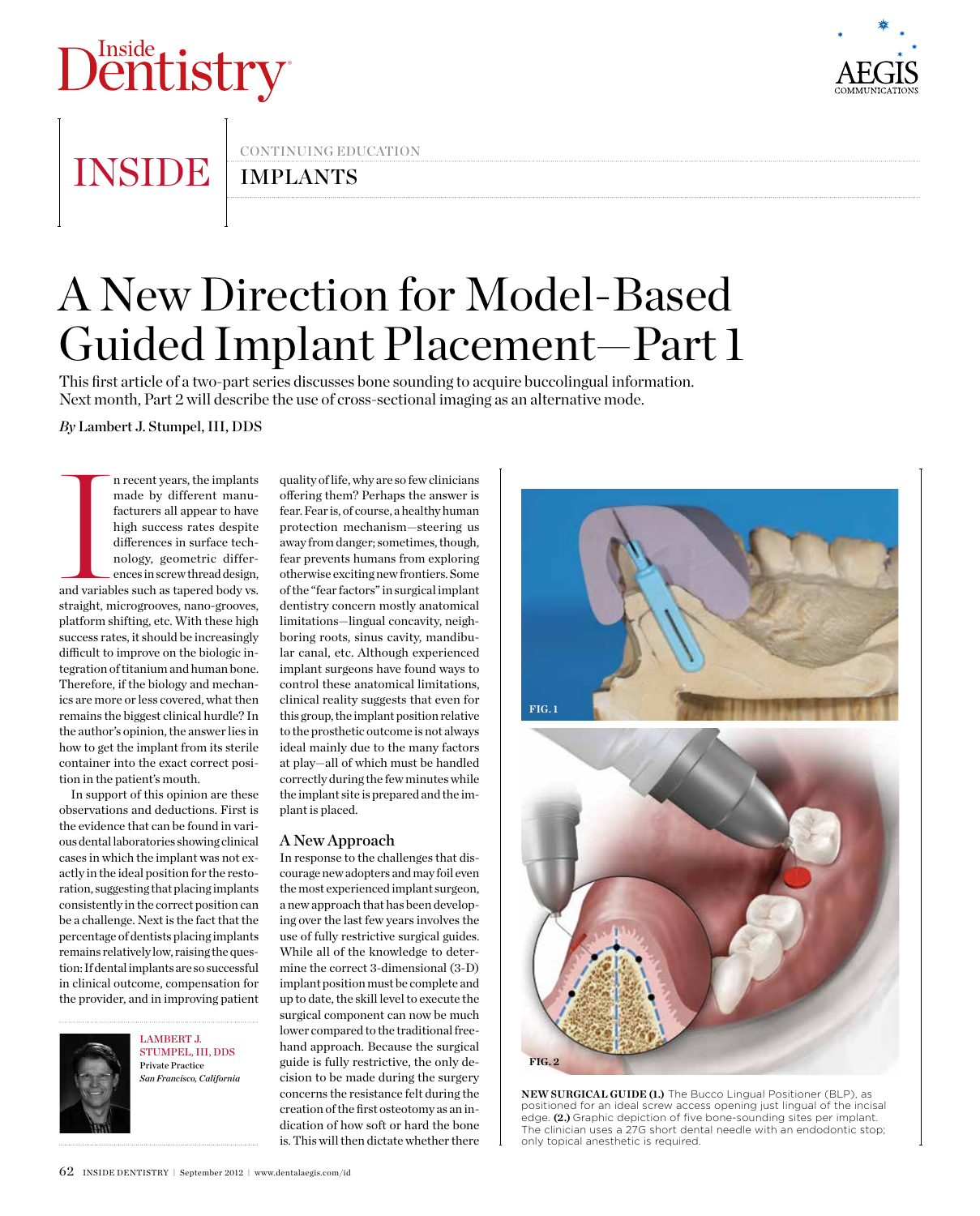### INSIDE | IMPLANTS

is a need to underprepare, and what the diameter of the last drill should be. Everything else has been predetermined outside of the patient's mouth in the computer or on the bench. This technology enables less-experienced clinicians to deliver the same superior care as conventionally trained implant surgeons. This is not to suggest that a lower level of skill translates into a lower level of care; quite the opposite, as serious treatment planning and seamless execution allow for a consistently high level of care. Using this technology enables a larger group to deliver the desired outcome, much as a calculator enables the mathematically challenged to arrive at the same correct answer as the brain of a gifted mathematician.

Case selection is of the utmost importance. The decision about whether to refer or treat should be made before a case is even started; it should not be an afterthought of poor treatment planning. The International Team for Implantology has developed an excellent classification system (the SAC System), which can aid clinicians in matching a case to their clinical ability. The system has three main categories—Straightforward, Advanced, and Complex. It even has a web-based version of the SAC Assessment Tool, free of charge (available at www.iti.org).

Surgical guides to communicate prosthetic reconstructive requirements in relation to the available bone volume come in many shapes and forms—from those that are very simplistic and nonlimiting, to partially limiting, to fully limiting.1-9 This article describes a new direction in the development of an economical, fully restrictive, analog-model-based surgical guide (the 3D Click Guide®, Idondivi, Inc, www.3dclickguide.com). The guide can be fabricated in the office or assisted by a dental laboratory, and is intended for cases requiring one to two implants. The system consists of a Bucco-Lingual Positioner (BLP) (Figure 1), a buccal wing, a lingual wing, and three rotation blocks, which allow for instant correction of 0º, 3º, or 7º.

Bone sounding requires a short anesthetic needle (27G short) with a rubber endodontic stop and some topical anesthetic. Although the use of a periodontal probe has been proposed by some in the past,<sup>10</sup> the author recommends against it because it is unnecessarily painful for the patient. Figure 2 shows the appropriate measuring positions. Average soft-tissue values are 1.5 mm at the buccal and 1 mm at the lingual; palatal readings are between 3 mm and 8 mm. Bone sounding has been widely described in the literature as a simple and dependable technique,<sup>11-19</sup> with some authors reporting an underestimation of the ridge width by 0.4 mm to 0.5 mm20,21 as a built-in safety margin. Gathering of the cross-sectional information takes less than 1 minute, and this technique is used by the author in over 95% of one-implant and two-implant cases; a high percentage of these are made possible by the fact that, in general, an actively overextended vinyl polysiloxane (VPS) impression is used, as described below, exposing a large part of the crest. This technique allows capturing of a much larger area of the bony ridge compared to a conventional impression. The impression is poured in a stone or VPS casting material. Because the casts will be cut and may need to be repositioned, the Accu-trac® tray-system (Coltène, www. coltene.com) has proven to be very

easy to use in the author's practice. Alternatively, one can use a Pindex system (Coltène), or even just a simple rubber base former.

### Clinical Case 1

The patient presented with a healed site after the extraction of tooth No. 30. A single implant was planned, using the guidelines below.

1. Take an overextended VPS impression. Fill a stock tray with stiff VPS putty (eg, ExaMix™, GC America, www. gcamerica.com) and cover it with a thin sheet of plastic food wrap. Once the putty is placed in the mouth, use finger pressure to push the putty against the lingual and buccal soft tissue. This results in a tight adaptation of the soft tissue against the bone. Upon setting, mix a small portion of new putty and add to the buccal and lingual of the impression at the treatment area. Again, it should be covered with the plastic wrap, and placed back into the mouth. Use additional finger pressure to push down the soft tissue and actively overextend the impression. Remove the tray from the mouth; then remove the wrap from the mouth. At this point, this pre-impression is filled with injection VPS material and repositioned. The resulting impression captures a much larger area of the crest than is common in dentistry.

2. Place topical anesthetic on the edentulous site.

3. Measure soft-tissue thickness, with five readings per implant using a 27G short anesthetic needle. Note that the crest can also be measured from the radiograph.

Deep buccal = 2 mm above the deepest point captured by the impression

High buccal = 3 mm to 4 mm below the crest

Deep lingual = 2 mm above the deepest point captured by the impression

High lingual = 3 mm to 4 mm below the crest

4. Pour impression materialinto an Accutrac tray using dental stone (eg, Earth Stone, Tak System Inc., www.taksystems. com) or VPS casting material (eg, Blu-Mousse®/Mach-2®/Mach-SLO™, Parkell, Inc., www.parkell.com). (Note that a Pindex system could be used as an alternative.) Then place the denture tooth or wax-up, and mark the buccogingival outline of the desired prosthetic outcome. The shoulder of the implant should, in general, be 2 mm to 3 mm below this line.

5. Create a dual-layer vacu-form carrier: Use 1-mm soft-guard material plus 0.75 mm bondable material, and heat together (Essix® A+ and model duplication material, DENTSPLY Raintree Essix, www. essix.com). Alternative carriers can be thermoplastics (Tak Hydroplastic) or VPS bite-registration material.

6. Cut the cast along the mesiodistal path of the proposed mesiodistal axis for the implant. The cut is based on an estimation of neighboring roots and the center of the tooth that will be replaced, using radiograph and anatomical information. Transfer the five tissue-thickness readings to the cut face of the cast; then connect the markings parallel to soft tissue.



**APPLICATION OF NEW SURGICAL GUIDE (3.)** Desired screw access hole in central fossa, relative to buccolingual bony volume. **(4.)** The mesiodistal trajectory of the implant can be selected with the wing assembly while the buccolingual position and shoulder of the implant remain locked in the previously selected position. The position between the teeth is guaranteed correct, as it can be directly visualized. The mesiodistal angle is a best estimation, which can be modified clinically. **(5.)** Buccal and lingual wings are bonded with PMMA ortho acrylic to the vacu-formed carrier. **(6.)** The cross member is removed, exposing the retention rails. A radiograph is taken with the guide in place. RIRs overlap, the radiograph is diagnostic, the trajectory is good, no adjustment is needed; use 0°, green rotation block.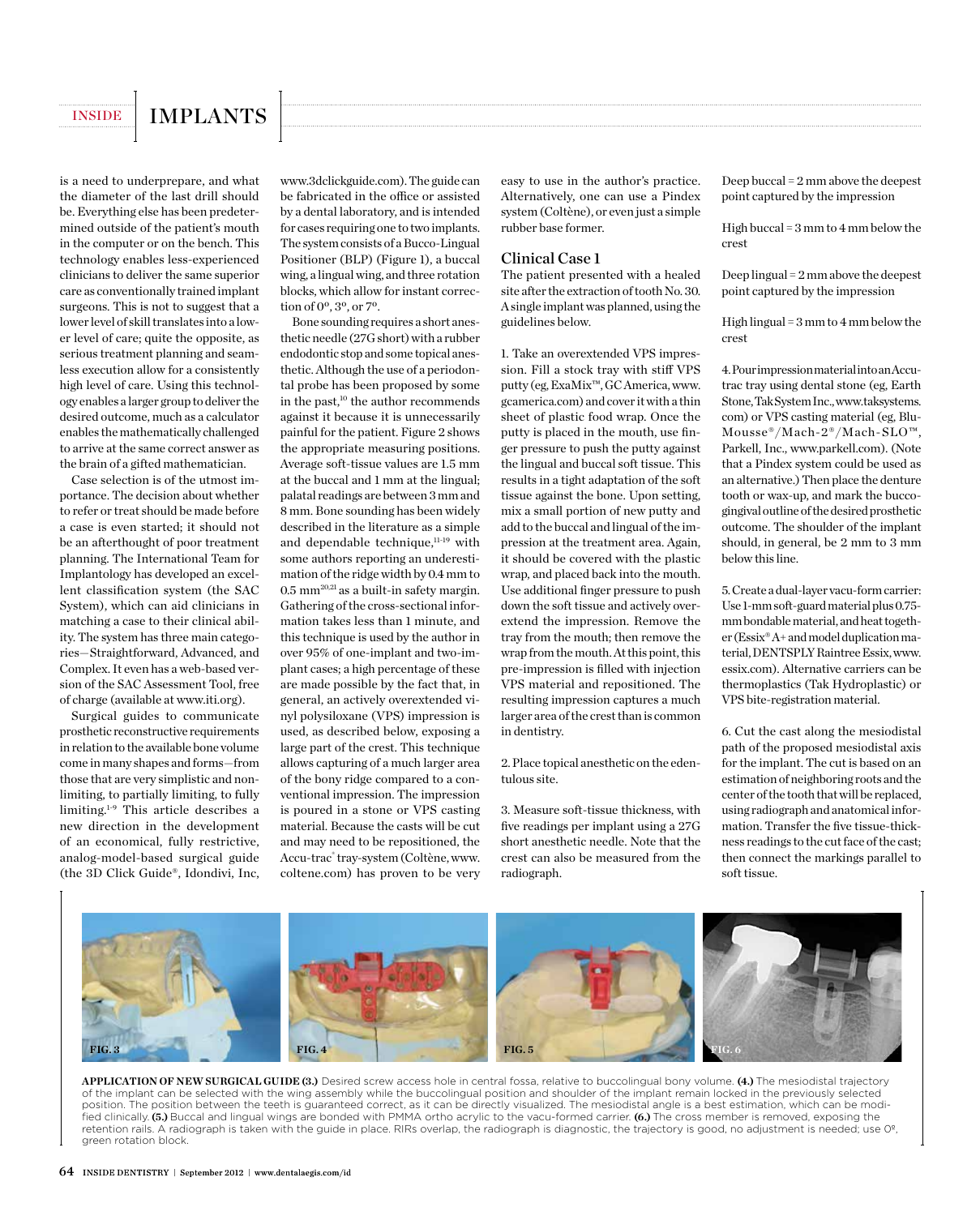### INSIDE | IMPLANTS

7. Mark the desired buccolingual implant axis on the cast relative to bone volume and wax-up. Determine the desired top of implant, and drill a 2-mm hole at the implant axis. The top of the implant is generally 2 mm to 3 mm below the buccogingival outline. This placement will place the top surface of the rotation block 9 mm above the shoulder of the implant (9 mm + 1 mm = 10 mm above the drill guide). Place the blue BLP in the hole and line it up with the drawn axis. Secure it with fastsetting cyanoacrylate glue (Figure 3). Remove some cast material from the opposing part of the BLP, then place parts of the cast back into the Accu-trac tray or Pindex cast.

8. Position the correction slot of the buccal wing on top of the BLP. Cut or bend wings/radiographic implant replicas (RIRs) as needed for passive fit. Attach and adjust lingual wing (white). Position the complete assembly on top of the BLP (Figure 4). Secure the wings and RIRs with PMMA ortho acrylic to create an irreversible solid connection (Figure 5). Remove the cross member, exposing the retention rails.

9. Place the surgical guide in the patient's mouth and take a radiograph. If the radiograph is exposed correctly perpendicular to the ridge— the images of the two RIRs will overlap and appear as one. This indicates a diagnostically appropriate image (Figure 6). In this case, the trajectory is as desired—no rotational corrections are needed— hence, the 0º-rotation block (green) is selected (Figure 7).

10. Drill with the 2-mm pilot drill to a short and safe depth and evaluate the length of the osteotomy. The top of the rotation block is 9 mm above the top of the implant. The drill guide is 1 mm thick, so the drill stop should be set at + 10 mm for accurate depth control. For example, a 10-mm osteotomy requires the drill stop to be set at 10 mm + 10 mm = 20 mm. The final length of the implant can then be determined and the osteotomy can be prepared to length (Figure 8).

11. The implant (NobelActive™ 4.3 mm x 10 mm, Nobel Biocare, www.nobelbiocare.com) can now be placed with guidance and depth control (Figure 9 and Figure 10).

### Clinical Case 2

The patient presented with a healed



**APPLICATION OF NEW SURGICAL GUIDE (7.)** Three rotation blocks, allowing correcting the mesiodistal trajectory if the original estimation was incorrect. In the author's experience, no correction is needed in 75% of the cases, resulting in the use of the green 0°-rotation block. The yellow block allows a 3° rotation, while the red allows a 7° rotation. **(8.)**  Gradual widening of osteotomy per the manufacturer's drilling protocol. Drill length is adjustable via the use of a flexible drill stop. **(9.)** The implant is placed, partially subcrestal. **(10.)** Radiographic confirmation of placement as planned. **(11.)** In Case 2, the RIRs overlap, so the image is diagnostically appropriate. The trajectory needs adjustment toward the distal. **(12.)** A red 7°-rotation block in place, with radiopaque drill guide, verifying the correctness of the selected trajectory. Compare the actual trajectory with that originally set as visualized by the RIRs. **(13.)** A fully guided creation of the osteotomy size and depth. **(14.)** A non-guided implant carrier is used to place the implant. Guidance is visual, while the osteotomy depth determines the depth. **(15.)** Radiographic verification of the implant placed as planned.

site after extraction of tooth No. 19. A single implant was planned and placed as described below.

1. Initial work-up and guide production were similar to Case 1. In this case, however, the initial setup was deemed incorrect and the mesio-trajectory had to be adjusted. The radiograph was well exposed because the buccal and the lingual wings overlapped; hence, the image was suitable for diagnosis. It was determined that a 7º rotation with a red rotation block was warranted (Figure 11).

2. A red rotation block was placed, and a radiopaque drill guide was positioned into the rotation block. The verification radiograph showed that the drill guide was rotated 7º compared to the initial setup, as was evidenced by the RIRs (Figure 12).

3. The final osteotomy was made per the manufacturer's drilling protocol in a fully guided manner, using the Universal Drill Guides (Idondivi, Inc.) and dedicated drills (Astra Tech Dental, www.astratechdental.com) (Figure 13).

4. The implant (OsseoSpeed™ TX 8 x 4.0, Astra Tech Dental) was placed with a conventional carrier, as the diameter of the guided instrumentation of the implant manufacturer was 0.5 mm larger and thus not compatible with the 3D Click Guide system. This allowed the visual guidance needed to see that the carrier remained in the center of the rotation block. Depth guidance is based on the bottom of the osteotomy (Figure 14 and Figure 15).

### Conclusion

Three-dimensional implant placement is driven by an international peerestablished knowledge base of criteria. The clinical execution in a freehanded or limited guided manner is still highly dependent on individual operator skill. Fully restrictive surgical guides allow operators with less experience to place implants expertly and for experienced clinicians to do so more expediently. Computer-generated surgical guides are less economical for smaller cases; hence the development of an economical dedicated analog surgical guide for one- to two-implant cases. 3D Click Guide**®** is an in-office model-based surgical concept using data from bone sounding measurements or, if desired, CBCT.